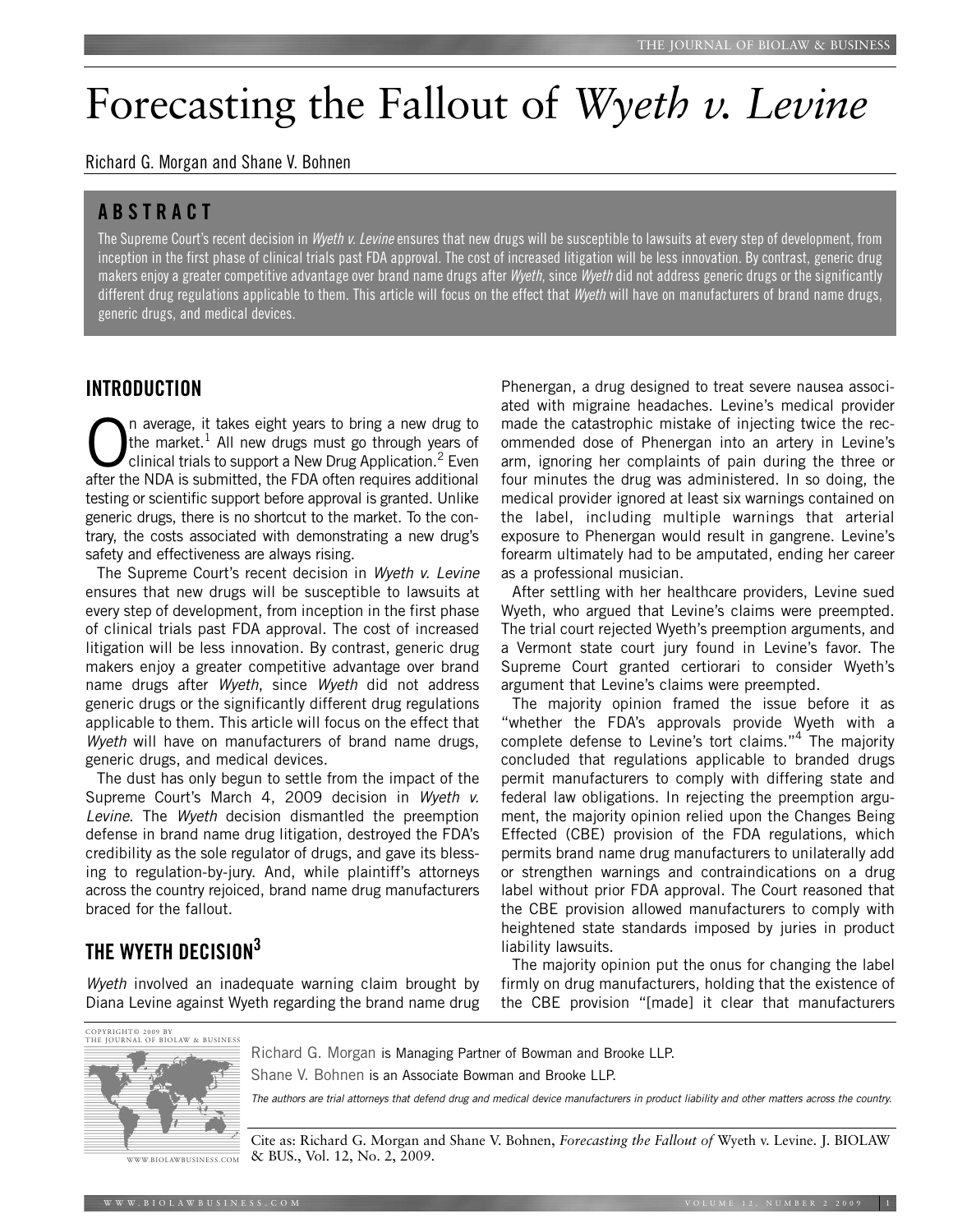remain responsible for updating their labels." Similarly, in language sure to be repeated in front of judges and juries for years to come, the Court stated that "it has remained a central premise of federal drug regulation that the manufacturer bears responsibility for the content of its label at all times."

In addition to rejecting the "blanket" preemption argument, the Supreme Court also examined whether the FDA had ever considered, or rejected, warnings related to the claims brought by plaintiff Diana Levine. The majority opinion found against Wyeth on that issue, as well, leading the Supreme Court to hold "absent clear evidence that the FDA would not have approved a change to [the drug's] label, we will not conclude that it was impossible for Wyeth to comply with both federal and state requirements."<sup>5</sup> *Wyeth* upheld the jury verdict for Diana Levine, and permitted a jury of laypeople to stand in the FDA's shoes in finding that Phenergan's label was inadequate.

#### **THE REMAINS OF PREEMPTION**

*Wyeth* left little room for branded drug makers to argue for preemption. The door was left ajar, if just a crack, for an

"impossibility" preemption defense. However, the majority cautioned that "[i]mpossibility pre-emption is a demanding defense" that requires "clear evidence that the FDA would not have approved a change" to the drug's labeling.<sup>6</sup> In other words, FDA approval of a drug's labeling

"The Supreme Court'srecent decision in *Wyeth v. Levine* ensures that new drugs will be susceptible to lawsuits at every step of development, from inception in the first phase of clinical trials past FDA approval. The cost of increased litigation will be less innovation."

will not have a preemptive effect, but the FDA's rejection of a specific warning could preempt subsequent claims to the extent such claims would require the rejected warning to be added to the label. *Wyeth* therefore serves as an invitation to branded drug makers to submit numerous alternative iterations of warning language, in an effort to elicit an FDA rejection that can provide a preemption defense.

This warning-specific, "impossibility" preemption will require manufacturers to demonstrate that (1) the FDA has considered the risks alleged by the Plaintiff, (2) the manufacturer sought the FDA's approval to change the label to address the risk, and (3) the FDA refused to approve the proposed change. The main problem with this "demanding defense" is that its target is the elusive failure-to-warn claim. "Warning claims generally have that wondrous elasticity of open-endedness, a boon to creative lawyers. After all, any text, particularly labels, can be criticized by hindsight as having insufficient or unduly limited information."<sup>7</sup>

*Wyeth* gives failure to warn claims as much room to wiggle out from under preemption as one's imagination will allow. Although the regulations require that CBE submissions be based upon newly acquired information, the Supreme Court reasoned that newly acquired information is

"not limited to new data, but also encompasses analyses of previously submitted data."<sup>8</sup> The entire body of knowledge concerning a drug and its effects are therefore fair game for plaintiff's counsel, plaintiff's experts, and the jury to second guess the decisions made by the manufacturer in crafting the language of a warning label.

The jury verdict in *Wyeth* never decided what the Phenergan label should have said, but merely concluded that the label itself was somehow inadequate.<sup>9,10</sup> Wyeth was given no specific guidance on what the state of Vermont, through its jury, expected to be changed to the drug's labeling, leaving Wyeth no better informed on what it allegedly did wrong after the verdict than when the lawsuit began. Further, there was no answer as to whether new or different warnings would have made a difference in Levine's case.

Similarly, the Supreme Court majority never suggested what the labeling for Phenergan should have said, but simply found that since the jury found the labeling insufficient, the Court need not revisit the jury's determination. *Wyeth* permitted liability to stand where the jury performs only half of its new function as a regional regulatory body over drug labeling. As a result, *Wyeth* may have provided

> the ultimate escape hatch against preemption claims, requiring only a vague allegation that the drug labeling was inadequate, without ever having to specify what would have made it sufficient or whether different labeling would have made a difference.

#### **EVOLUTION OF LITIGATION STRATEGY**

Branded drug manufacturers generally submit language to the FDA that they expect will be approved. Under *Wyeth*, approval of a drug's labeling is insufficient to show that the FDA would not have approved a stronger or different label. Rather, *Wyeth* made clear that "[a]ffirmative, contrary FDA action is the best scenario left for preemption in litigation involving prescription drugs."11 Branded drug manufacturers must be able to show that the FDA considered, and rejected, the changes that plaintiff's counsel and experts would require. Thus, manufacturers of branded drugs will have to become accustomed to submitting warning language that they do not expect, or even hope, the FDA will approve.

In order to lay the groundwork for any preemption defense, branded manufacturers may consider flooding the FDA with innumerable variant labels for all their products to counter likely potential claims. Also, whenever a lawsuit is filed, a manufacturer may consider making a CBE change, or a supplemental New Drug Application, that addresses the plaintiff's claims. The supplemental NDA may be the better tactic with this strategy, since it will not require the manufacturer to change the wording on the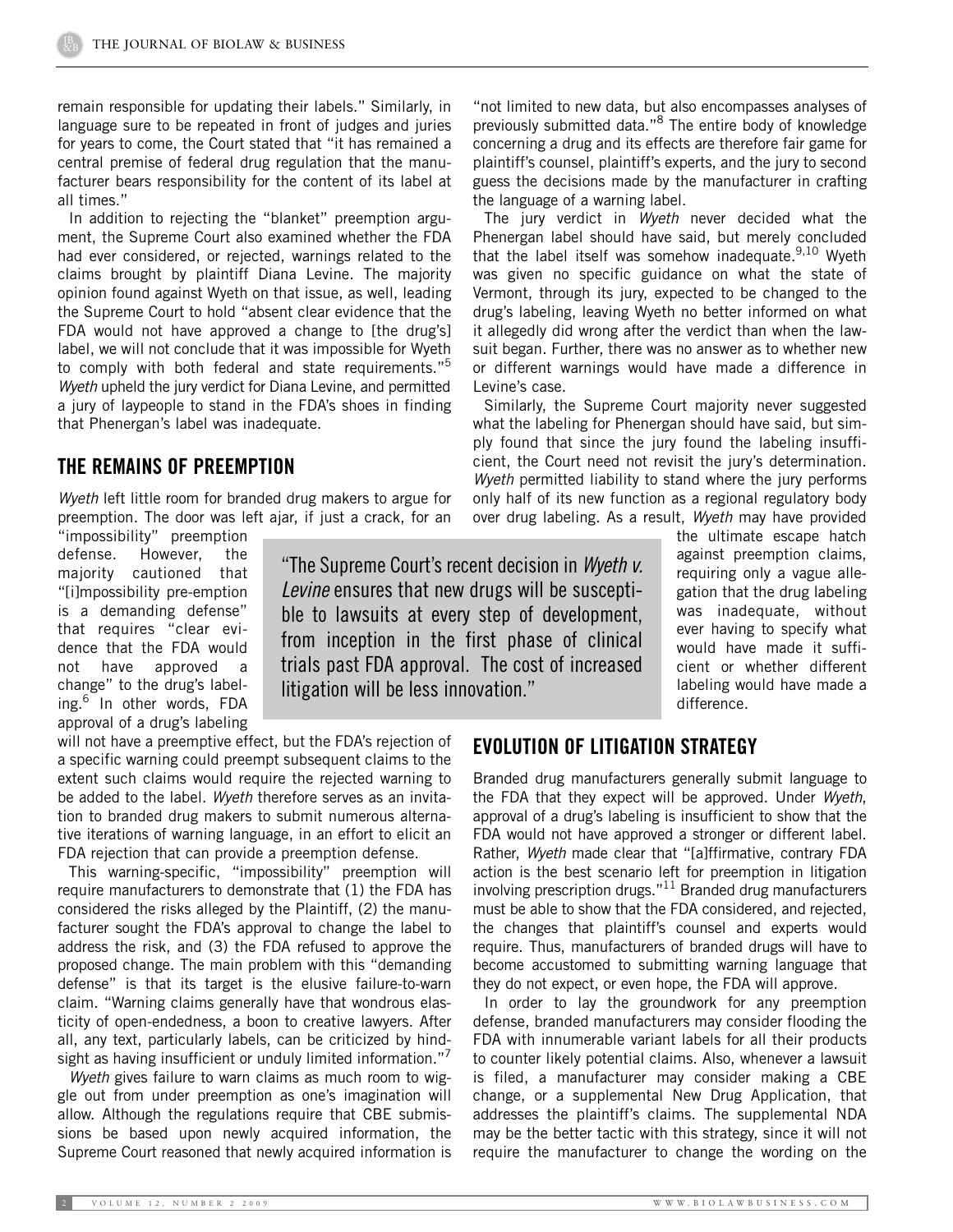product's label, and would permit the manufacturer to submit a variety of proposed changes. These approaches will let the FDA, and not a jury, decide whether the risk raised by plaintiff's claims warrants a heightened warning. If the labeling change is rejected, this tactic may provide the evidence needed to prevail on a preemption motion. Unless a plaintiff can be cornered into stating what he claims the warning should have said, however, the FDA's rejection may have no effect.

Naturally, this tactic may also not always work fast enough to produce results. Nonetheless, it is a low cost defense tactic that may, before the case's end, provide the "clear evidence" needed for an impossibility preemption motion. While waiting for the FDA's response, the case will continue, with discovery and document production and depositions, all at significant cost. This tactic also carries with it the risk that the FDA might actually agree with the CBE provision and adopt the wording proposed by the branded drug manufacturer, possibly causing irreparable damage to the defense.

Aside from creating these dilemmas for branded drug makers, *Wyeth* provided plaintiffs with an effective weapon to use in court, and with their clients to increase the value of their claim. No longer can manufacturers hold the threat of preemption over their opponents' heads to goad plaintiffs into a more reasonable settlement. Since *Wyeth* appears to have been crafted to conscript plaintiffs into a pharmaceutical regulatory army, plaintiffs and their counsel will have far less pressure to settle their claims. Branded drugs will therefore become the focus of a protracted pitched battle between individual consumers and branded drug manufacturers, to the detriment of the nation's collective health.

In defending their product, branded drug manufacturers will need to consider and develop the following themes for trial:

**The Label Story**. The jury will need to understand the exhaustive process that went into crafting the language of the label, and the FDA's role in approving it. Defense counsel will need to show the jury that the same evidence and data presented to them was presented to the FDA, and that the FDA concluded that the language on the label was appropriate. The jury should also be reminded about the dangers of overwarning, which dissuades doctors and patients from taking vital medicines. Even if this argument was not sufficient for the Supreme Court, it should impress upon a jury of ordinary common sense that it may not be qualified to second guess the FDA's judgment.

**The Causation Story.** Plaintiff's counsel will likely seek to avoid committing to any particular warning language, relying on the fact that *Wyeth* upheld a verdict where the jury did not reach a conclusion as to what the label wording should have been. Yet, plaintiff's counsel must prove that plaintiff's injuries were caused by the inadequate warning. Accordingly, the ambiguity of plaintiff's criticism of the label supports the argument that plaintiff lacks scientific evidence that some hypothetical warning would have made a difference in the outcome of the particular case.

**The Human Story.** Plaintiff will focus the jury's attention on the risks—and, likely, the risks as applied to one consumer but not the benefits of the drug for all consumers. Not only will the manufacturer need to demonstrate the benefits of the drug, but it may consider seeking out testimony from individuals for whom the drug has been a life-saver.

**The Corporate Story.** Plaintiff's counsel will point to the profits earned from drug sales to argue that the manufacturer places profit over people. The manufacturer will need to show that it is peopled by dedicated professionals whose bottom line is measured not in dollars, but in the development of safe and effective medicines to improve the health and quality of life of their families and everyone else. In our current economy, jurors may also be more sympathetic than ever to the fact that corporations are not funded by a bottomless well of money, and that a punishing verdict will punish the corporation's employees and its consumers.

# **GENERICS—NO NEWS IS GOOD NEWS?**

While preemption for branded drugs and their manufacturers may have received a knockout blow in *Wyeth*, generic drugs and their manufacturers should retain a strong preemption defense. Only 16% of the dollars spent by consumers are for generic drugs, though generics account for 69% of the total prescriptions filled in the United States. $12$ This significant exposure to potential inadequate warning suits likely led the Generic Pharmaceutical Association (GPhA) to submit an amicus brief in *Wyeth*. <sup>13</sup> While the GPhA's amicus brief supported Wyeth's argument, it correctly advised the Court that generic drugs are subject to a significantly different regulatory regime and oversight as compared to branded drugs, and asked the Court to avoid painting with too broad a brush if it rejected Wyeth's preemption argument. While the Supreme Court never addressed these differences, *Wyeth* does not appear to stand as an obstacle to preemption in the context of generic drugs.

The laws and regulations applicable to generic drugs provide for an expedited path to the market, but permit generic drug to adhere to rigid requirements regarding the design and labeling of such drugs. With regard to preemption analysis, there are several key differences between the regulation of branded and generic drugs:

- Generic drugs are approved pursuant to an Abbreviated New Drug Application, whereas new drugs must be approved pursuant to the more onerous New Drug Application;
- A generic drug maker need not conduct clinical trials, but rather need only show that the generic drug is bioequivalent to the branded drug for which it is the generic equivalent. The bioequivalent branded drug is also called the reference listed drug (RLD).<sup>14</sup> By regulation, the generic drug maker cannot deviate from the FDAapproved labeling for the branded drug, but must demonstrate that the generic drug's labeling is the same as the RLD's labeling.<sup>15</sup>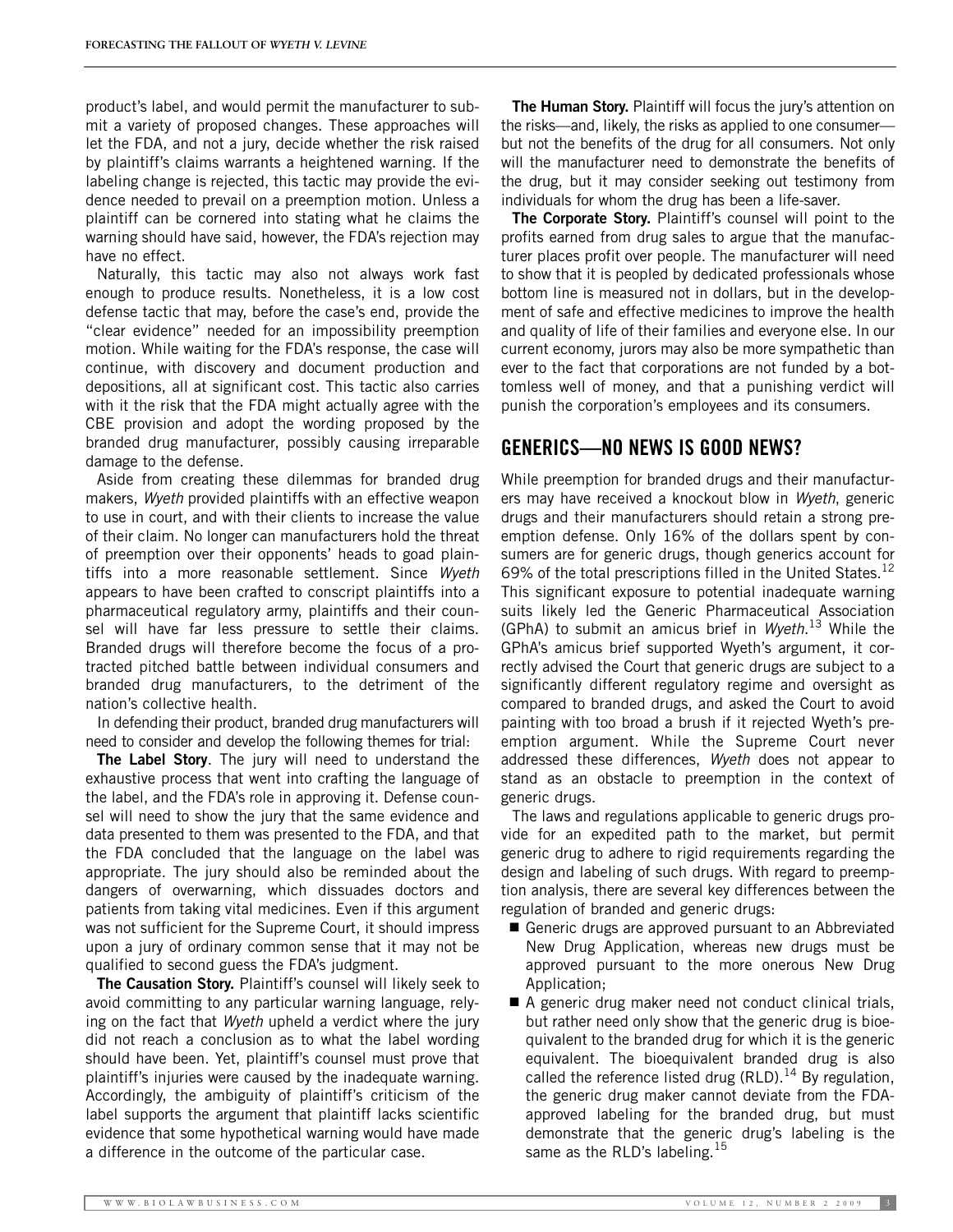■ After receiving approval, the generic drug's label must remain consistent with the FDA-approved label for the RLD.<sup>16</sup> While branded drug manufacturers can make changes without FDA approval pursuant to the CBE provision, the FDA has issued its own guidance on this regulation to make it clear that it will not permit generic drug makers to make CBE changes. $^{17}$ 

Thus, both the regulations and the FDA's own interpretation of those regulations demonstrate that generic manufacturers cannot utilize the CBE provision. Notably, the FDA's interpretation of the regulations applicable to generic drugs is entirely different from its interpretation of the legal effect that its approval should have on the preemption defense in personal injury actions, and which the Supreme Court roundly rejected as unpersuasive.

The *Wyeth* decision did not mention generic drugs, and did not address the regulations applicable specifically to generic drugs. Notably, the preemption arguments available to generic manufacturers are based upon the plain language of applicable laws and regulations, as well as the FDA's own explanation as to how it enforces those regulations. While *Wyeth* certainly could have offered more substantive guidance for generic drug cases, it certainly did not undermine any of the arguments previously available to

While *Riegel*'s detractors decry the "unfortunate distinction" the Supreme Court has made between devices and drugs, the distinction was supported by at least three significant differences between the applicable laws and regulation.

- The decision in *Riegel* was based on the Court's interpretation of an express preemption provision, which prohibits states from imposing different requirements with regard to a device's safety and effectiveness. There is no analogous express preemption provision for pharmaceuticals. Rather, *Wyeth* analyzed whether implied preemption applied to Levine's claims.
- There is no equivalent CBE provision for medical devices. Medical device manufacturers must have the FDA's approval before it makes any change to a device that would affect its safety and effectiveness.
- Prior to *Riegel*, nearly every circuit had already reached the same conclusion reached by the Supreme Court in *Riegel*. Prior to *Wyeth*, nearly every circuit had already concluded that FDA approval of a branded drug did not create a blanket preemption of subsequent state law tort claims.

Importantly, *Riegel* affected only a small percentage of the devices on the market. Specifically, it applied only to

generic drug makers.

Since the CBE process is not available to generic drug makers, the holding in *Wyeth* should be inapplicable to cases involving generic drugs. In fact, the reasoning in *Wyeth* should support preemption in these

cases, since it is impossible under current regulations for generic drug manufacturers to make any changes to the label, and therefore generic drug manufacturers cannot simultaneously comply with differing state and federal labeling standards.

The generic drug industry should gain a short-term competitive advantage over the branded drug industry because of increased litigation costs that *Wyeth* will impose on branded drug manufacturers. Over the long term, however, the chilling effect on drug innovation could cause the generic drug industry to suffer along with its branded counterpart.

## **MEDICAL DEVICES IN THE CROSSHAIRS**

Just a year before the *Wyeth* opinion, an 8-1 majority held in *Riegel v. Medtronic* that FDA approval of a pre-market approved device preempted subsequent state law tort claims alleging defective design or inadequate warnings.  $18$ A movement to overturn *Riegel* has followed.19 The *Wyeth* decision has further invigorated this movement by making an "unfortunate distinction" between drugs and medical devices.20 If successful, the legislation would cause the Supreme Court's ruling in *Riegel* to be moot.<sup>21</sup>

"*Wyeth* requires branded drug manufacturers to adopt an entirely new litigation strategy, and likely adjust their approach to developing new drugs and monitoring the drugs it has on the market."

devices that had received Pre-Market Approval devices that the FDA reviewed for safety and effectiveness. Most devices are subject to a different review, and may be approved if shown to be "substantially equivalent" to

a predicate device that had been on the market prior to the enactment of the Medical Device Amendments.

Despite these significant differences, medical devices find themselves in Congress' crosshairs, as the movement to "level the playing field" builds.<sup>22</sup> The device industry faces a more complicated challenge by this legislation, however. While pharmaceutical cases focus on the label, a medical device case typically involves claims against both the warnings and the design. While litigation is expensive, it is relatively simple to change a label or a warning if a jury determines that it is inadequate. Changing a device's design, however, is a much more complicated task.

Any change in the design of a medical device will require extensive development and engineering. Further, any design change affecting the device's safety and effectiveness must first be approved by the FDA before it can actually enter the market. Additional phases of clinical trials and scientific study will therefore be necessary in order to support the request to change the design. Thus, regulationby-jury not only means exponentially higher litigation costs for device makers, but it also threatens to impose an endless development and testing process, perhaps resulting in the development of fewer medical devices.